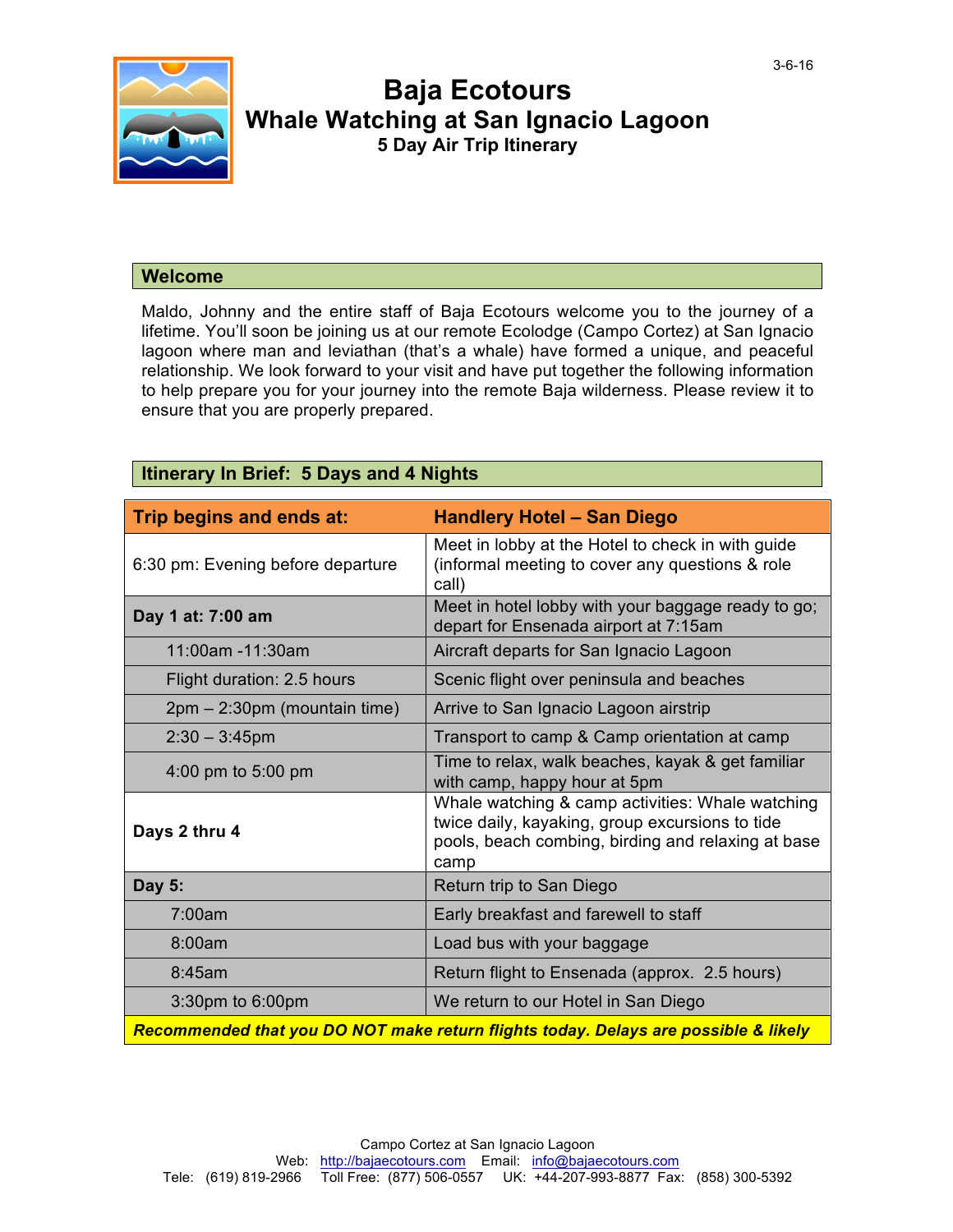# **5 Day Air Trip Details**

**Pre-departure day:** Meet our guide in the lobby of the designated hotel at 6:30 pm **(the day before our departure day)** for an informal meeting to take a roll call of all our travelers and answer any last minute questions as well as go over your travel documents. This is not a mandatory meeting; however, it is recommended to show up to meet your guide. If for any reason you are unable to make the meeting, please let our office or the guide know ahead of time. And if you are running late, just call our guide on his cell phone.

**Meeting Location:** Handlery Hotel and Resort **Address:** 950 Hotel Circle North, San Diego, CA. Tel: 619-298-0511 **Website:** www.handlery.com Reservations Email: reservations-hhr@handlery.com

# **DAY 1:**

7:00am: Meet in the lobby with your luggage ready to load onto the charter bus. We recommend that you eat breakfast at the hotel before departure—our next meal is a light lunch & snacks en-route to camp. The hotel restaurant is open at 6am for your convenience or you can pre-order a breakfast sandwich the evening before at the front desk. Snacks are served on the bus and plane.

7:15am: We board our charter bus and depart for the airport. We cross the border at San Ysidro where we check in with immigration and customs, then head to the commercial airport in Ensenada located approximately one hour and a half down the coast from the San Diego border. Our drive is a relatively scenic drive and takes us through the seaside towns of Rosarito and Baja Malibu along the coastline. Total drive time is about two hours from the hotel on a commercially chartered bus. Snacks and drinks are provided on the bus.

10:30am: Arrive Ensenada airport. We'll get our bags off of the bus and bring them into the small lobby and also clear with Mexican customs before boarding our aircraft.

11:00am – 11:30pm: Depart Ensenada for a scenic two and a half hour flight down the coast to San Ignacio Lagoon. We'll fly along the Pacific Ocean and we'll be able to spot South bound Gray Whales along the Pacific coastline.

**Time change**: When on the plane, you now will want to turn your watch ahead by one hour. Baja Sur and San Ignacio Lagoon are on mountain time, while San Diego is on Pacific Time. We'll now be using mountain time when referring to times at the lagoon.

### **Mountain Times**

2:00pm to 2:30pm: Arrive San Ignacio Lagoon Airstrip. Our bus will be waiting tous up and drive back to camp. You'll be introduced to the camp, assigned to your cabins, and oriented to the camp facilities. Today spend time at the camp and walk the tide pools, see whales from shore or enjoy kayaking.

5:30pm: Happy hour at our dining palapa. Enjoy the remarkable sunset and meet the staff and other guests.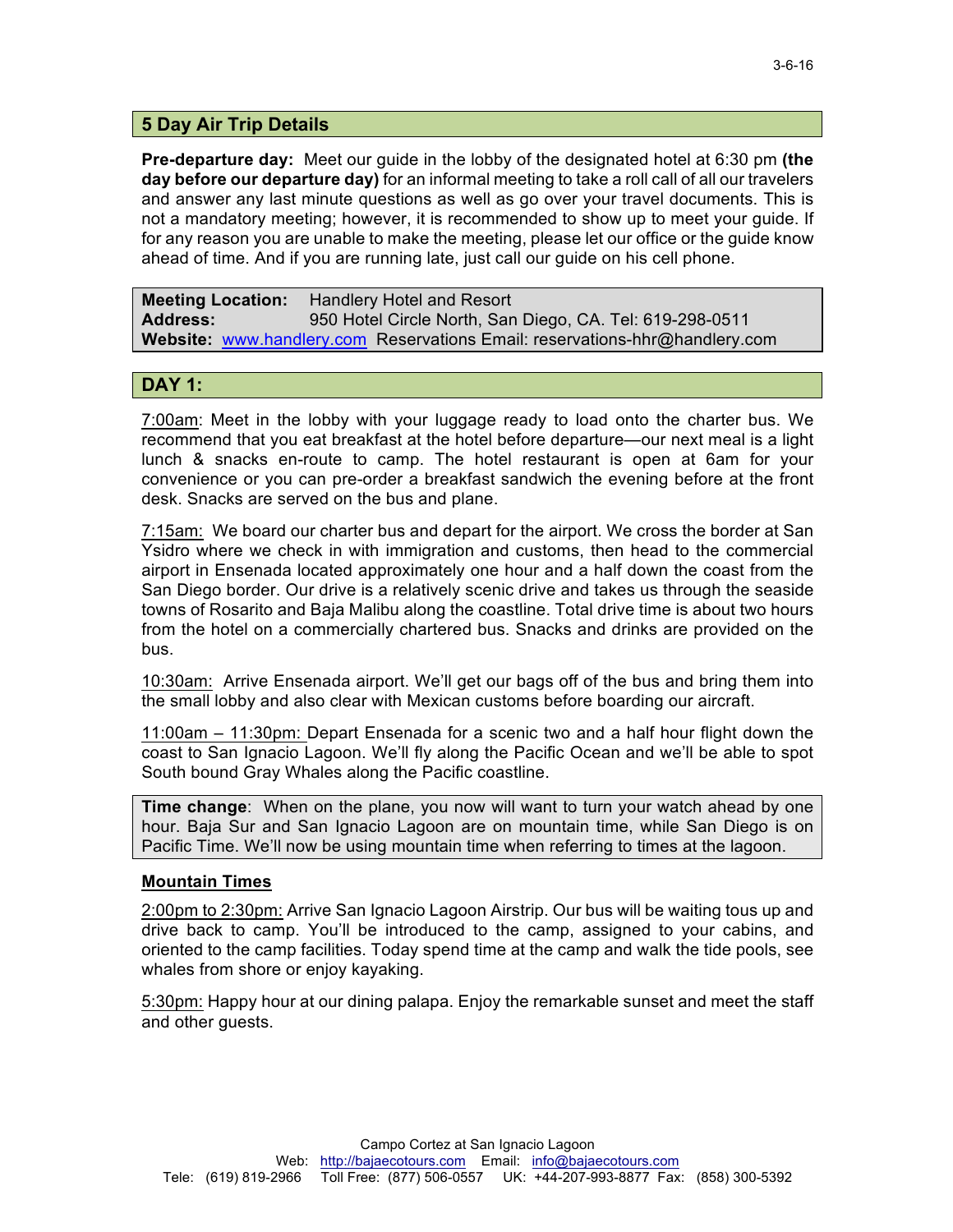# **DAYS 2-4:**

Spend three full days at "Campo Cortez" eco-lodge with two whale watching trips daily and enjoy the relaxing atmosphere - kayaking, hiking, beach combing or bird watching. Each morning, after a hearty breakfast you'll depart on our skiffs to see the whales. Each trip lasts approximately two hours from the time we leave camp. You'll witness the spectacular behavior of these gentle giants as they breach and spy hop all around us, sometimes approaching our skiffs for a better view of us. Observe mothers tending to their calves and males courting females. There is truly no place like this on the planet. Lunch is served midday and a second whale watch follows around 1:30pm.

**Other activities**: After whale watching simply relax and absorb the ancient unbroken rhythms of the lagoon and its splendid wildlife; wander the shell strewn beaches; join an afternoon kayaking trip; or take a natural history excursion with our guides.

# **Happy Hour Daily at 5:30pm & Dinner by 6:30pm**

At day's end you'll be treated to coffee, cocktails and other refreshments as the sun sets over the dunes in the distance, leaving a vermilion sky in its shadow. Sunsets are followed by authentic local Mexican meals with plenty of hand-made tortillas and fresh foods from the region. Dinner is followed by informal lectures, slide and video presentations as well as conversation amongst guests. At the end of each evening you'll retire to your cabin where you'll relax to the sounds of the lagoon with whales breathing in the distance and coyotes howling to the moon.

# **DAY 5:**

Early departure from the lagoon this morning: Breakfast shall be served at 7am so we can get an early start back to San Diego. Before breakfast, check out of your cabin and bring your luggage to the palapa so that we can load the bus. Enjoy your last breakfast with the crew and guests. Our flight brings us back to Ensenada usually by 10:30am to 1:30pm local Pacific time where we board our chartered bus back to San Diego and the hotel. Return times to our hotel in San Diego are anywhere from 3:30pm to 6:00pm. But delays can and do happen, so please do not plan other connecting air travel on this day. We recommend you plan your travel the following day.

# **How To Pack – Your Luggage**

**How to pack:** We suggest you travel light since our aircraft are very small and have very little luggage space. We have a luggage limitation of 35lbs (17kilos) per guest plus your handbag or camera bag and request you pack your items in a **soft-sided** canvas style bag. No large (hard) luggage, please. It will not fit on the aircraft.

**LUGGAGE:** it is very important that you keep your luggage with you at ALL times. DO NOT rely on ANYONE to load your luggage or carry it for you. Many bags have been left behind in the airport lobby, on the bus or sitting in the parking area next to the plane because someone just simply forgot to load their luggage. YOU ARE RESPONSIBLE FOR YOUR BELONGINGS – and we ask you to keep them in sight at all times.

#### **Passports**

Mexico & the USA both require you to have a valid passport when transiting across the border or while boarding a commercial aircraft. You MUST have a valid passport. Apply well in advance (usually 4-5 weeks to get your US passport).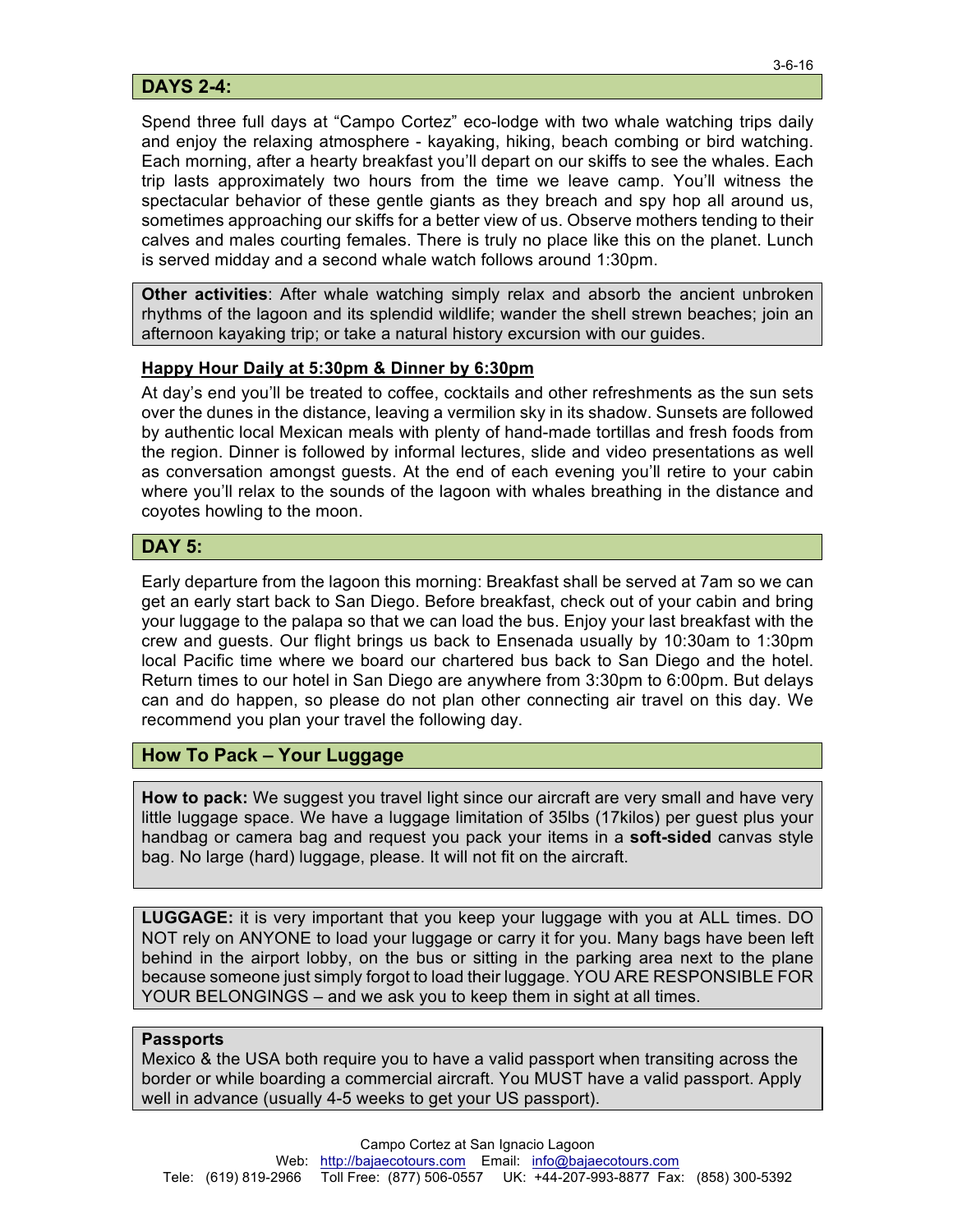|  |  |  | <b>Camp Itinerary And Activities</b> |
|--|--|--|--------------------------------------|
|--|--|--|--------------------------------------|

|                | <b>Daily Camp Schedule:</b>  | <b>Camp Activities:</b> |                                                 |
|----------------|------------------------------|-------------------------|-------------------------------------------------|
|                | 7:00am: Coffee/cereals/fruit |                         | Naturalist lead excursions & lectures           |
|                | 8:00am: Hot breakfast        | $\circ$                 | Guided tide pool exploration & critter hunts    |
|                | 8:45am: Whale watching       | $\circ$                 | Guided kayaking excursions to mangroves         |
| 12:00pm: Lunch |                              | $\circ$                 | Up close whale observation & petting            |
|                | 1:30pm: Whale watching       | $\circ$                 | Night-time sky-gazing-incredible skies at night |
|                | 5:30pm: Happy hour           | $\circ$                 | Bird watching & Beach combing                   |
| 6:30pm:        | <b>Dinner</b>                | $\Omega$                | Happy hour & incredible sunsets                 |
| $9:00$ pm:     | Lights out-Palapa            | $\Omega$                | Gray whale bone-yard                            |

*\*Camp schedule will vary day to day based on tide movements and weather*

# **Included In Your Trip Fee**

- o All meals, beverages (sodas, beer & margaritas) at Campo Cortez
- o Round trip transportation from San Diego to San Ignacio Lagoon
- $\circ$  Entrance fee to Vizcaino Biosphere (additional charge)
- o Tourist card: Mexican tourist visa (additional charge)
- $\circ$  Airport fees & taxes (additional charge)
- o Sleeping bag, pillow, blanket & linens
- o Solar electric battery charging station
- $\circ$  Clean bathrooms with flushing toilets
- o Naturalist led walks & discussions
- o Two whale watching trips per day
- o Kayaking & tide pool exploration
- o Snacks on bus and airplane
- o Hot water showers

### **Not Included In Your Trip Fee**

- o Call or imported liquor drinks while at camp
- o Transportation to San Diego
- o Hotel stays in San Diego
- o Travel insurance
- o Staff gratuity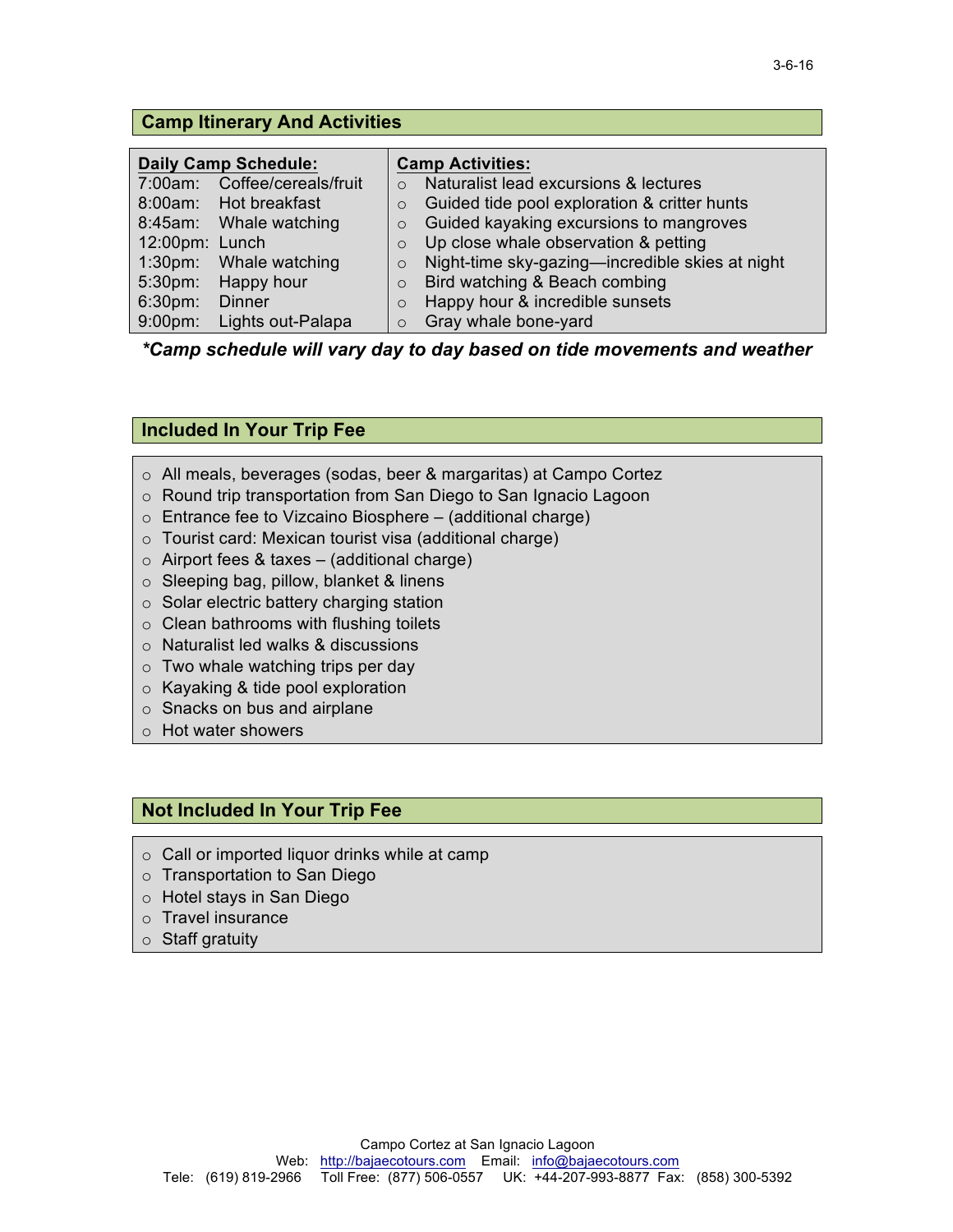#### **Travel Insurance**

Travel insurance is available in order to secure your entire trip against any unforeseen incidents such as medical cancellations (*the most common cancellation*), mechanical failure, weather, etc... If you would like to secure your trip against any unforeseen cancellation, just call or email us and we will supply you with our insurance agency that offers a variety of travel insurance policies. Or visit our travel insurance provider CSA Travel at: www.CSATravelPro.com/83332891

#### **(HIGHLY RECOMMENDED)**

#### **A Note About Your Expedition & Mother Nature**

Please keep in mind that your expedition is just that, an expedition into the remote Baja wilderness. Our daily itinerary is flexible allowing us the opportunity to take advantage of any unexpected wildlife or natural history encounters. While we make every effort to stick to our daily itinerary, unexpected delays may result due to any number of circumstances, such as bad weather or mechanical failures. Keep a flexible attitude and open spirit and you will be rewarded with the wildlife encounter of a lifetime. We'll see you soon in the Baja.

# **Tourist Cards – How to get one**

As of February, 2016, we can now apply in advance for our tourist cards. This is very important and will save us up to an hour of waiting at the border crossing if ALL GUESTS can print out their FMM (tourist cards) in ADVANCE. All you have to do is fill in an application, you DO NOT need to pay for it online. Once you have this printed, bring it with you to the pre-departure meeting so your guide can check to see it is complete. The form is all in Spanish, but the link provided below will guide you on how to fill out the form. When asked WHAT border crossing---we use San Ysidro known as EL CHAPARRAL. It is very important you put the correct dates. The exact date you enter into Mexico and the exact date that you leave Mexico—check your trip dates!

L**ink to Form:** https://www.inm.gob.mx/fmme/publico/solicitud.html

**Link to Directions:** https://www.bajabound.com/before/permits/mexicoFMMonline.php#1